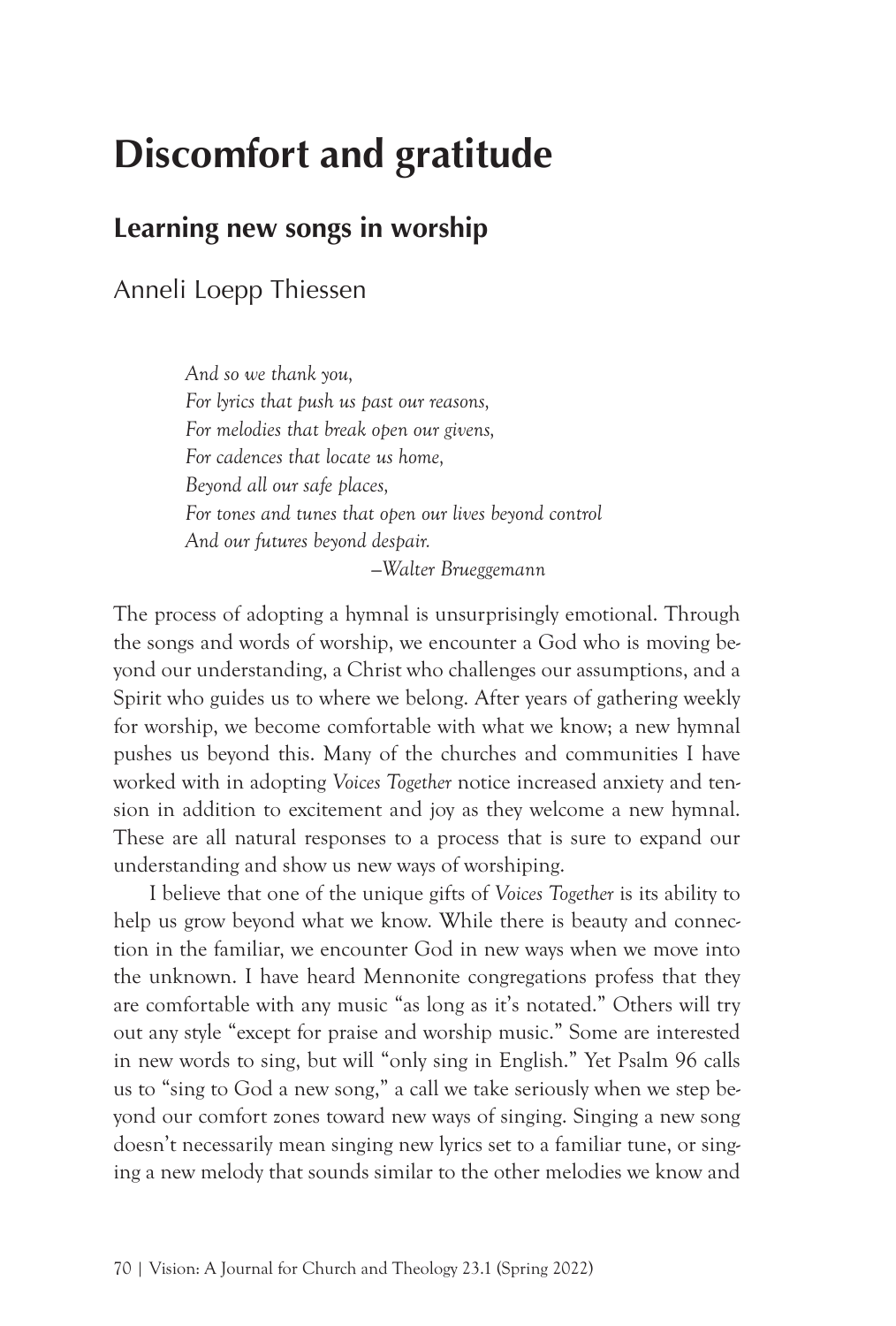love. As we adopt *Voices Together*, singing a new song might mean trying something completely new.

In the above prayer included in *Voices Together* (882), Walter Brueggeman thanks God for three distinct gifts: lyrics that push us past our reasons, melodies that break open our givens, and cadences that locate us home. Amid nervousness and unfamiliarity, the gifts that Brueggeman outlines offer a way for us to thank God for this new hymnal, despite discomfort. The following reflections offer a way to encounter some of the newness of this collection with gratitude and appreciation for the new growth that accompanies it.

#### **And so we thank you: for lyrics that push us past our reasons**

As a church, we live in the world of reasoning. Many Mennonite churches form committees, sign community understandings, join book clubs, and write beautifully crafted articulations of what they believe. This reasoning is *good*, but sometimes we must go beyond it to experience God who is bigger than our understanding. We need lyrics that draw us outside of ourselves, that say things we might not think to say ourselves but desperately need to voice. We need lyrics that push and prod at our faith, that take us in new directions.

*Voices Together* contains so many rich examples of lyrics that push and prod me. Some of these songs, such as "Hakuna Wakaita Sa Jesu (There's No One in This World Like Jesus)" (68), are from other cultures that articulate a commitment to following Jesus that is different than I could express on my own. Other songs find new ways to name God, ways that might sound foreign at first but soon become names that feel like home songs like "Like a Rock" (63), which describes God as a rock, a starry night sky, the sun. Some of these songs, such as "Lord I Need You" (155), remind me of my own shortcomings, naming my need for God. Other songs feature open ended poetry, pushing me to step into the mystery of my faith; songs like as "Word and Sign" (483) and "Open the Eyes of My Heart/Ouvre les yeux/Abre mis ojos" (401) are good examples of such poetic songs. Together, these lyrics ground us in a faith that is full, living, breathing, growing, and whole. Thank you, God, for lyrics that push us past our reasons.

#### **And so we thank you: for melodies that break open our givens**

Many of us can become comfortable with words that are new to us, but we have trouble with melodies that are not familiar. We come to church rife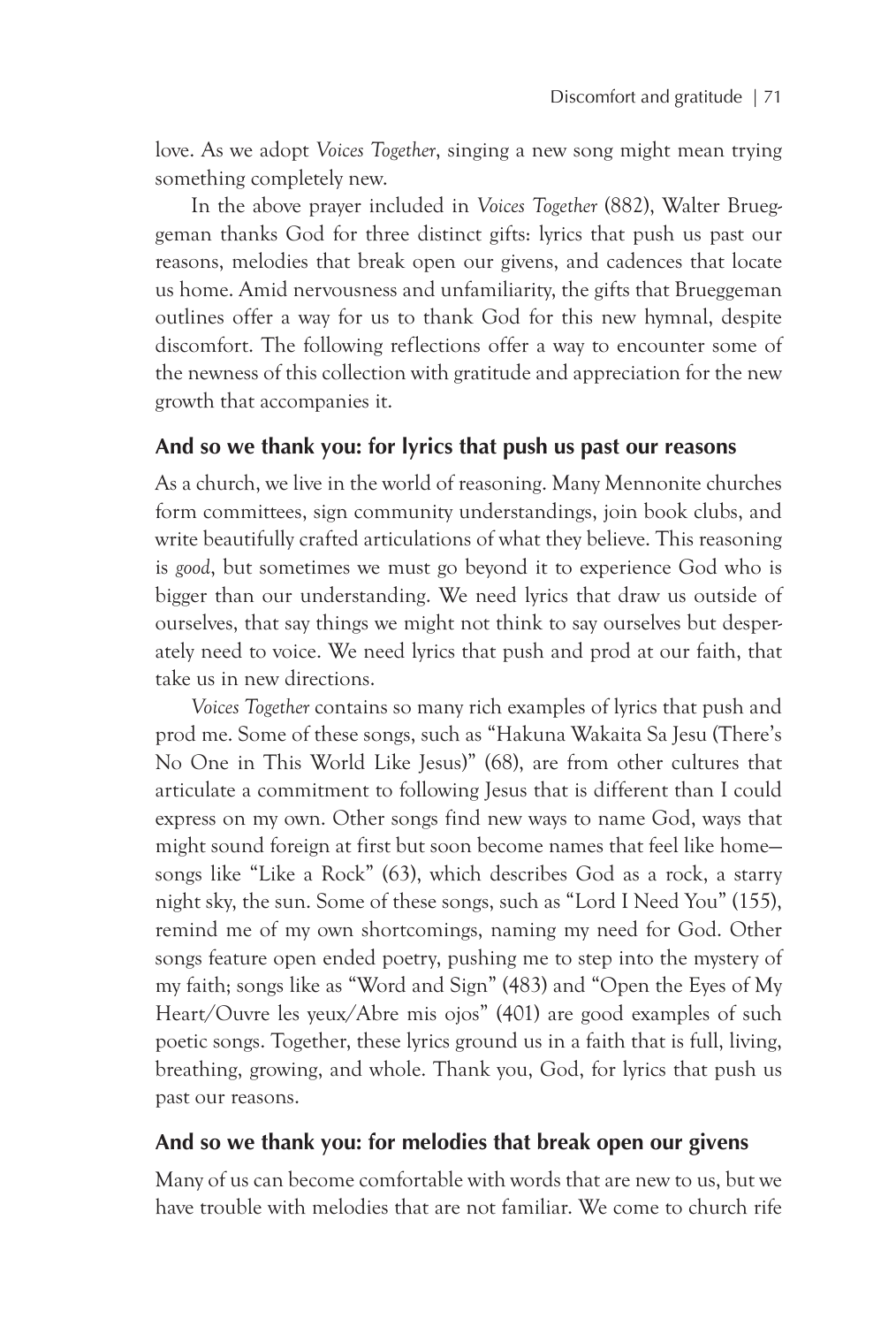#### 72 | Vision: A Journal for Church and Theology

with givens about our melodies: ideas of what our church music should sound like, what kind of harmonies should be present, how we should learn new songs. This poem calls us to be thankful for melodies that *break open* these givens, that provide us with what we do not expect.

I see these melodies in new kinds of music. Contemporary worship music, for example, is structured differently than four part hymns; it is

**We come to church rife with givens about our melodies: ideas of what our church music should sound like, what kind of harmonies should be present, how we should learn new songs.**

built around verses and choruses and follows popular music styles. Those of us that are comfortable reading sheet music often come to expect that we will be able to learn new music instantaneously, and the process of relying on aural learning can be beautifully uncomfortable. If this is a new style for people, it breaks them open and makes them vulnerable.<sup>1</sup> Contemporary worship songs to try include "Build My Life" (92), which has topped the Christian Copyright Licensing International Top 100 list of most accessed

songs, or "Oceans/Oceanos/Tu voz me llama a las aguas" (456), which works beautifully as a song for baptisms or renewal of baptismal commitment.

New, long, complex four part harmony songs can be hard to read, but the process of learning them makes us students. As someone who is classically trained but happiest learning music aurally, I sympathize with those who grow impatient when a song is difficult to learn. I experienced this when sight reading "The Lord Is Risen Indeed" (357), a beloved hymn that can be daunting to read for those who are encountering it for the first time. We can meet God in this learning, humbling ourselves as we make mistakes and open ourselves to the creativity of others. Thank you, God, for melodies that break open our givens.

#### **And so we thank you: for cadences that locate us home**

After addressing lyrics and melodies that push us, stretch us, help us grow, the final step is to thank God for cadences that locate us home. When

<sup>1</sup> For more on contemporary worship music in *Voices Together*, see "Guide to Contemporary Worship Music in *Voices Together*," by Sarah Kathleen Johnson, Darryl Neustaedter Barg, Benjamin Bergey, and Anneli Loepp Thiessen, 2021, http://voicestogetherhymnal.org/wp-content/uploads/2021/05/CWM-in-VT.pdf.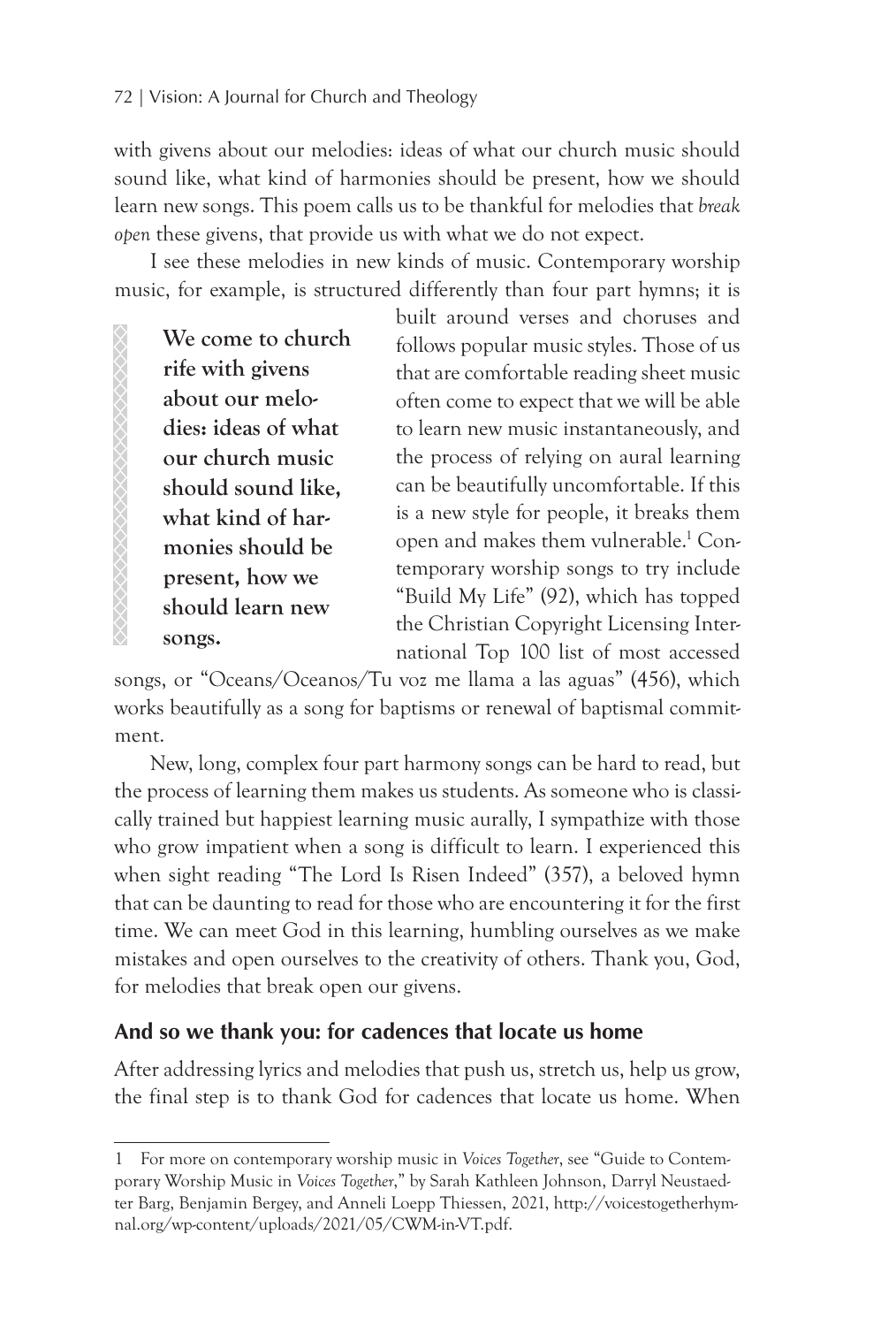we speak, the cadence is the rhythm of our speech, recognizable to those around us. In music, however, a cadence also refers to melodic and harmonic movement that brings music to rest. These cadences can be at the end of a phrase, a section, a movement, or a whole song. No matter where it lands, it is a place where we pause or stop.

Despite all of the newness, creativity, and excitement in *Voices Together*, we also need cadences that bring us to rest. These locate us home and keep us grounded, reminding us of where we came from. There is so much new to receive in this hymnal, but there is also so much that stays the same. While there is a call to grow, there is also a call to come back to what we love.

Throughout the *Voices Together* process, we did a lot of work with heart songs, or the songs that have been with us for our whole lives. Maybe they're songs you sang at your baptism, at a wedding, at the bedside of someone you love who was dying. These songs bring us home. They draw us close to God and bring us comfort. Some of the most requested heart songs for *Voices Together* were VT #549 "Be Thou My Vision" (549) and

**As you engage lyrics that push you past your reasons, melodies that break open your givens, and cadences that locate you home, I hope you will feel, see, and know God.**

XXXXXXXXXXXXXXXXX

"10,000 Reasons" (111).2 So while we thank God for what is new and stretching, we also celebrate what is familiar and comfortable.

As you engage lyrics that push you past your reasons, melodies that break open your givens, and cadences that locate you home, I hope you will feel, see, and know God. This is a holy journey, and we do not walk it alone. If you are part of a community that adopts this

hymnal, you will meet others on the journey that you did not expect to meet but who had a message you needed to hear. You may need to let go of ideas you wanted to hold on to. You will find yourselves energized, exhausted, and full of new wisdom. You will receive the most when you allow yourself to become vulnerable to what is new. My prayer is that you will push yourselves beyond your comfort zones and have soft landings when you need to come home; that you will sing the words that you might not choose but that those around you need to hear; that you will find

<sup>2</sup> For a list of top recommended heart songs, see "Guide to Adopting Voices Together," 2020, http://voicestogetherhymnal.org/wp-content/uploads/2020/11/Guide-to-Adopting-Voices-Together-download.pdf.